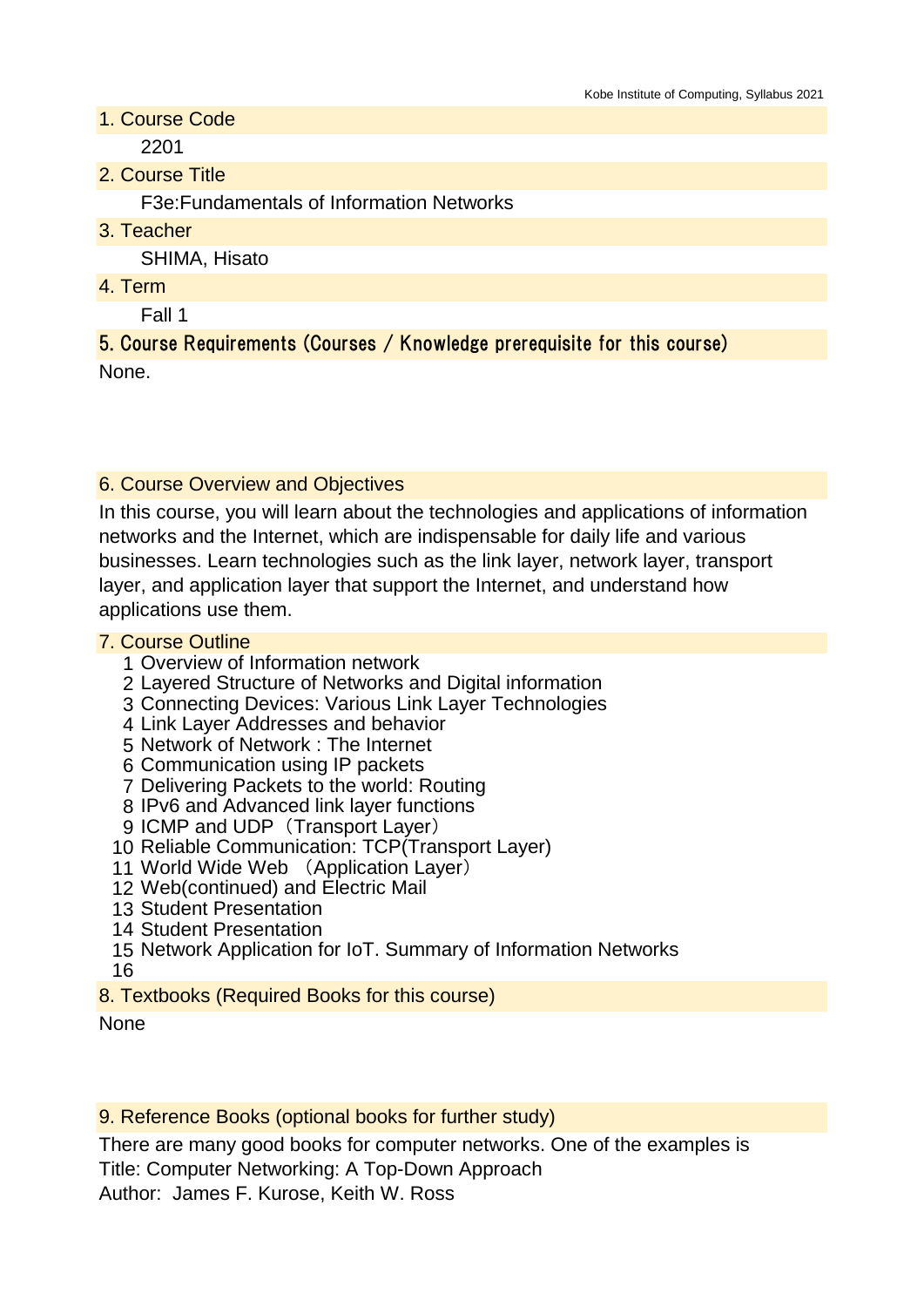## 10. Course Goals (Attainment Targets)

- (1) To understand mechanism of the each layers of TCP / IP protocol.
- (2) To understand the functions of various network devices.
- (3) To understand URLs, DNS, HTTP and web server mechanism
- (4) To work in a group to research and present about network applications.
- (5)
- (6)
- (7)
- (8)

11. Correspondence relationship between Educational goals and Course goals

| Educational goals of the school |                                                                              |                            | <b>Course Goals</b> |
|---------------------------------|------------------------------------------------------------------------------|----------------------------|---------------------|
| High level ICT                  | <b>Basic academic skills</b>                                                 |                            | (1)(2)(3)           |
| skills                          | Specialized knowledge and literacy                                           |                            |                     |
|                                 | Ability to continually improve own strengths                                 |                            |                     |
| Human skill<br>(Tankyu skill)   | Ability to discover and Problem setting<br>resolve the problem<br>in society |                            |                     |
|                                 |                                                                              | <b>Hypothesis planning</b> |                     |
|                                 |                                                                              | <b>Hypothesis testing</b>  |                     |
|                                 |                                                                              | Practice                   |                     |
|                                 | Fundamental                                                                  | Ability to step forward    |                     |
|                                 | Competencies for                                                             | Ability to think through   | 4                   |
|                                 | <b>Working Persons</b>                                                       | Ability to work in a team  | $\overline{4}$      |
| <b>Professional ethics</b>      |                                                                              |                            |                     |

# 12. Evaluation

| Goals                          | Evaluation method & point allocation                                                                                                         |      |                |    |                           |       |
|--------------------------------|----------------------------------------------------------------------------------------------------------------------------------------------|------|----------------|----|---------------------------|-------|
|                                | examination                                                                                                                                  | Quiz | <b>Reports</b> |    | Presentation Deliverables | Other |
| Ί                              |                                                                                                                                              |      |                |    |                           |       |
| $\overline{2}$                 |                                                                                                                                              |      |                |    |                           |       |
| $\overline{3}$                 |                                                                                                                                              |      |                |    |                           |       |
| 4                              |                                                                                                                                              |      |                |    |                           |       |
| 5                              |                                                                                                                                              |      |                |    |                           |       |
| 6                              |                                                                                                                                              |      |                |    |                           |       |
|                                |                                                                                                                                              |      |                |    |                           |       |
| 8)                             |                                                                                                                                              |      |                |    |                           |       |
| Allocation                     |                                                                                                                                              | 60   |                | 30 | 10                        |       |
| <b>13. Evaluation Criteria</b> |                                                                                                                                              |      |                |    |                           |       |
| Examination                    |                                                                                                                                              |      |                |    |                           |       |
| Quiz                           | Quiz homework in every week evaluates students understand the<br>key contents of the lectures and materials.                                 |      |                |    |                           |       |
| <b>Reports</b>                 |                                                                                                                                              |      |                |    |                           |       |
| Presentation                   | Studetns research and present a topic he choose. Presentation<br>contents, materials and skill are evaluated by peer reviews by<br>students. |      |                |    |                           |       |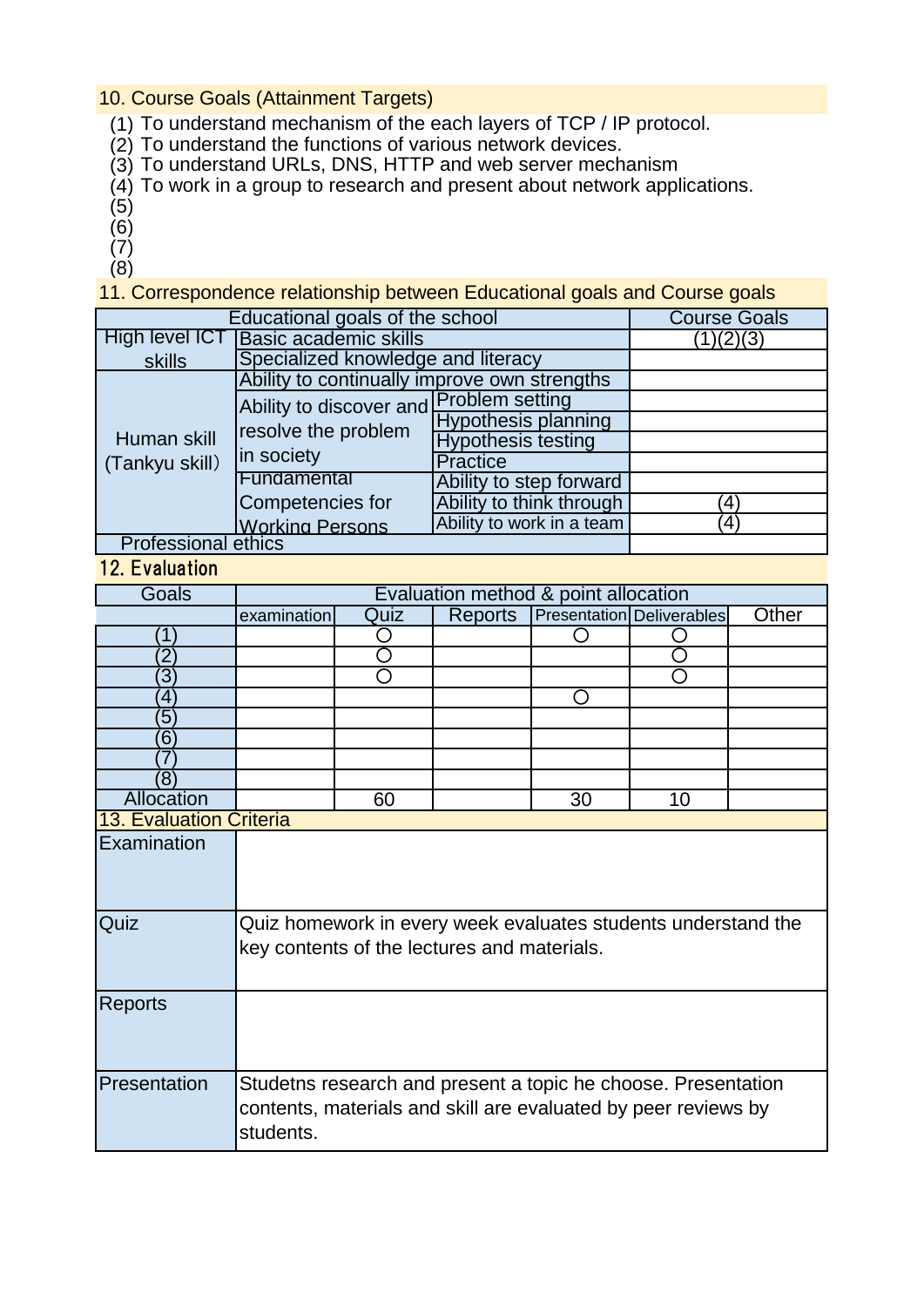|       | <b>Deliverables</b> | Evaluates the participation and understanding of the excersize in<br>the class                          |                  |
|-------|---------------------|---------------------------------------------------------------------------------------------------------|------------------|
| Other |                     |                                                                                                         |                  |
|       | 14. Active Learning |                                                                                                         |                  |
|       |                     | Hourly percentage of active learning within the whole class time                                        | 30%              |
|       |                     | Active learning such as problem solving assignment using the<br>knowledge and skills acquired in class. | <b>Sometimes</b> |
|       |                     | 2 Active learning such as group works and discussions.                                                  | Sometimes        |
|       |                     | 3 Outcome presentations and feedbacks.                                                                  | Sometimes        |
|       | conducted.          | 4 Students actively make decisions on how the class should be                                           | Not at all       |

# 15. Notes

Class materials are offered as pdf files. Your PC (Windows, Mac or Linux) and the Internet connection are required for the class and homeworks.

# 16. Course plan

(Notice) This plan is tentative and might be changed at the time of delivery

Lesson 1: Overview of Information network (Lecture 90min.)

Course introduction and overview of various technologies information networks.

- 1. Course logistics (learning goal, grade evaluation, etc.)
- 2. History of Information networks
- 3. Overview of Internet Communication
- 4. Binary Numbers and Digital Data

Lesson 2: Layered Structure of Networks and Digital information

(Lecture 60 min., Exercise 30 min.)

Overview of TCP/IP network and its layered structure

- 1. Layered Structure of Information Network
- 2. Details of each Layer
- 3. Standards for Information Network
- 4. Digital representation of various information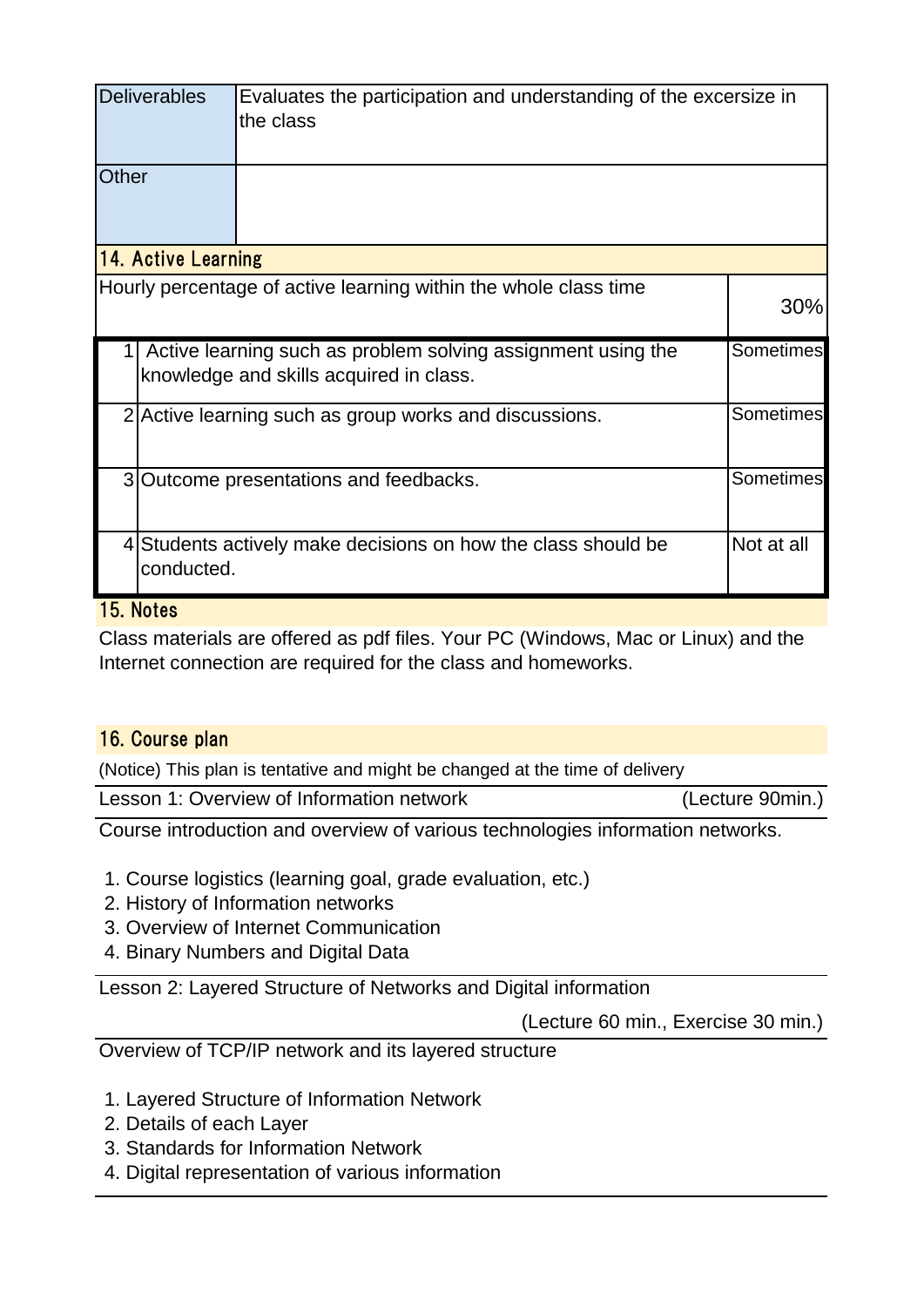| Lesson 3: Connecting Devices: Various Link Layer Technolog                                                                                                                               |                                     |
|------------------------------------------------------------------------------------------------------------------------------------------------------------------------------------------|-------------------------------------|
|                                                                                                                                                                                          | (Lecture 60 min., Exercise 30 min.) |
| Various Link Layer technologies used to connect devices to the Internet                                                                                                                  |                                     |
| 1. Ethernet (Wired LAN)<br>2. Wi-Fi (Wireless LAN)<br>3. Cellular networks<br>4. Connecting to the Internet and WAN                                                                      |                                     |
| Lesson 4: Link Layer Addresses and behavior                                                                                                                                              |                                     |
|                                                                                                                                                                                          | (Lecture 60 min., Exercise 30 min.) |
| The address, frames of network intreface layer and function of ethernet switches<br>and WLAN access points.                                                                              |                                     |
| 1. Address for the Link Layer<br>2. Frame for the Link Layer<br>2. How a Switching Hub works?<br>3. How a Wifi Access Point works?<br>Lesson 5: Network of Network: The Internet         |                                     |
|                                                                                                                                                                                          | (Lecture 60 min., Exercise 30 min.) |
| The structure of the Internet and IP address                                                                                                                                             |                                     |
| 1. Network of Networks<br>2. IP Address (Address for the Internet)<br>3. Assignment of Global IP address<br>4. Communication through routers<br>Lesson 6: Communication using IP packets |                                     |
|                                                                                                                                                                                          | (Lecture 60 min., Exercise 30 min.) |
| Understand how the Internet IP address is used.                                                                                                                                          |                                     |
| 1. IP packets<br>2. Communication inside a network segment<br>3. Communication to another network segment<br>4. Private Address and NAT                                                  |                                     |
| Lesson 7: Delivering Packets to the world (Routing)                                                                                                                                      |                                     |
|                                                                                                                                                                                          | (Lecture 60 min., Exercise 30 min.) |
| Understand how the routers connect networks to enable the global communication.                                                                                                          |                                     |
| 1. Communication to another network segment<br>2. Routing control                                                                                                                        |                                     |

3. Communication using IP addresses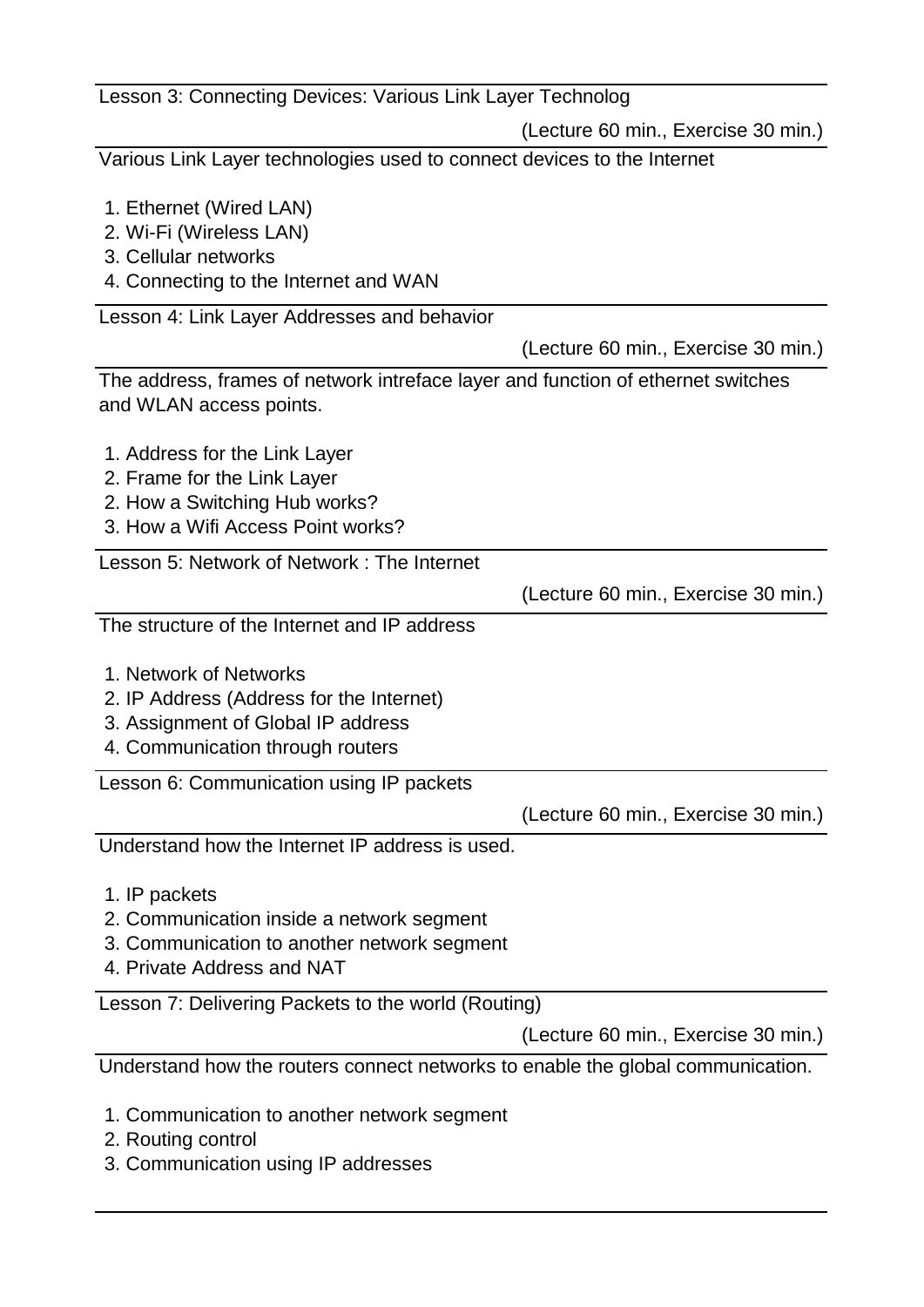| Lesson 8: IPv6 and Advanced link layer functions                                                                                                                          |                                     |
|---------------------------------------------------------------------------------------------------------------------------------------------------------------------------|-------------------------------------|
|                                                                                                                                                                           | (Lecture 60 min., Exercise 30 min.) |
| IPv6, the next generation network technology                                                                                                                              |                                     |
| 1. Background of the deployment of IPv6<br>2. IPv6 address and operation<br>3. Transition to IPv6<br>4. Advanced link layer functions                                     |                                     |
| Lesson 9: ICMP and UDP (Transport Layer)                                                                                                                                  |                                     |
|                                                                                                                                                                           | (Lecture 60 min., Exercise 30 min.) |
| Understand ICMP and transport layer UDP functions.                                                                                                                        |                                     |
| 1. ICMP, ICMPv6<br>2. Transport layer and a session<br>3. UDP (User Datagram Protocol)                                                                                    |                                     |
| Lesson 10: Reliable Communication: TCP(Transport Layer)                                                                                                                   |                                     |
|                                                                                                                                                                           | (Lecture 60 min., Exercise 30 min.) |
| The function and behavior of TCP(Transmission Control Protocol)                                                                                                           |                                     |
| 1. Reliable Transport Layer: TCP<br>2. TCP Packets and connection process<br>3. TCP flow control and congestion control<br>4. NAPT (Network Address and Port Translation) |                                     |
| Lesson 11: World Wide Web<br>(Application Layer)                                                                                                                          |                                     |
|                                                                                                                                                                           | (Lecture 60 min., Exercise 30 min.) |
| The basic mechanism of WWW (World Wide Web) which is widely used on the<br>Internet.                                                                                      |                                     |
| 1. Application layer<br>2. URL and domain name<br>3. How name resolution (DNS) works<br>4. HTTP protocol                                                                  |                                     |
| Lesson 12: Web(continued) and Electric Mail                                                                                                                               |                                     |
|                                                                                                                                                                           | (Lecture 60 min., Exercise 30 min.) |
| Web mechanism (continued) and its security. E-mail systems                                                                                                                |                                     |
| 1. HTML<br>2. Dynamic Web<br>3. Secure Internet communication: SSL/TLS                                                                                                    |                                     |

4. Electric Mail